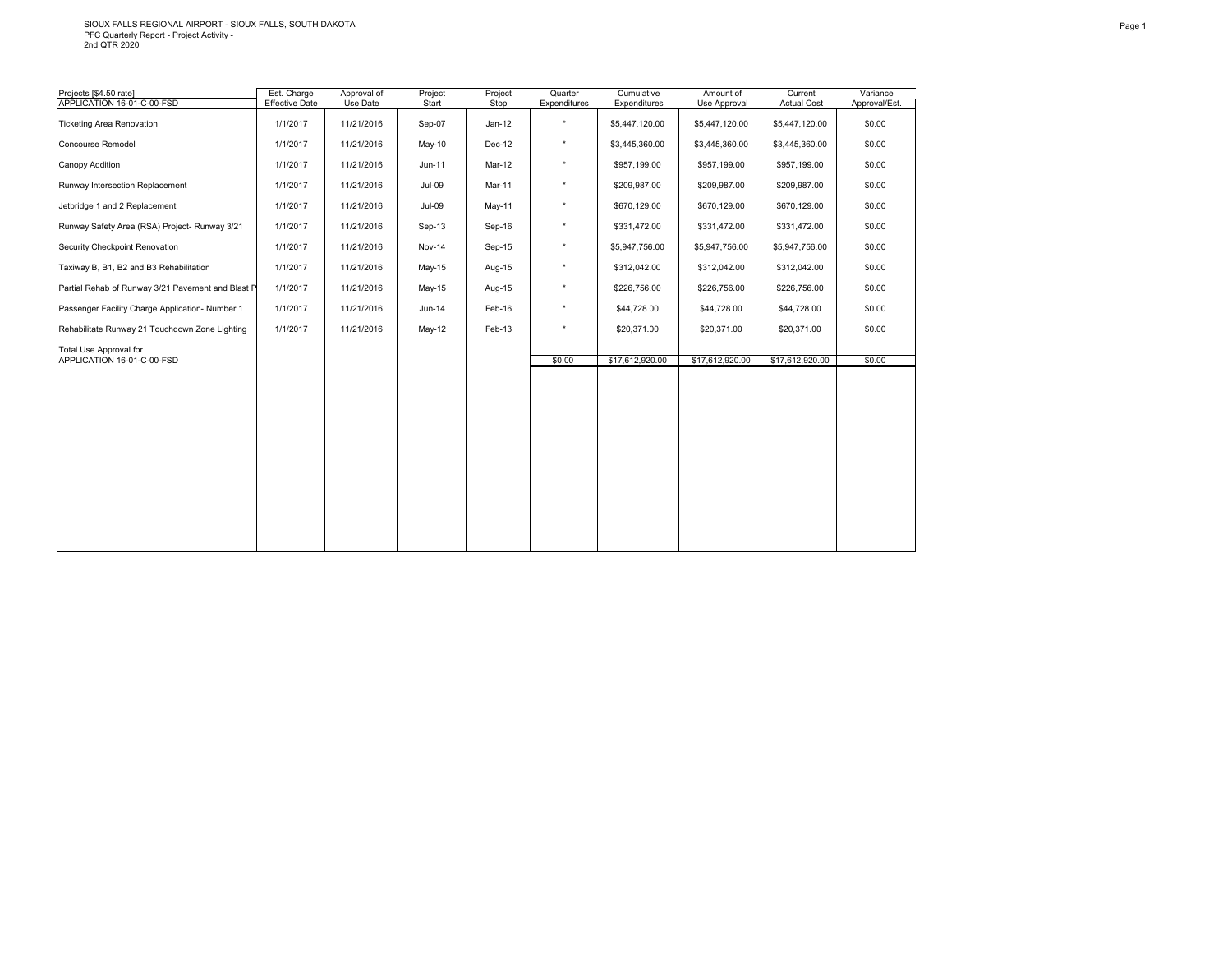SIOUX FALLS REGIONAL AIRPORT - SIOUX FALLS, SOUTH DAKOTA PFC Quarterly Report - Project Activity - 2nd QTR 2020

## **Ticketing Area Renovation**

\$5,447,120.00 Approved collection amount per RECORD OF DECISION \$5,447,120.00 Actual project cost/Airport amount \$0 EXCESS

### **Concourse Remodel**

\$3,445,360.00 Approved collection amount per RECORD OF DECISION \$3,445,360.00 Actual Project cost/Airport amount \$0 EXCESS

### **Canopy Addition**

\$957,199.00 Approved collection amount per RECORD OF DECISION \$957,199.00 Actual Project cost/Airport amount \$0 EXCESS

## **Runway Intersection Replacement**

\$209,987.00 Approved collection amount per RECORD OF DECISION \$209,987.00 Actual local airport share (5%) of AIP Project #3-46-0050-43-2011 \$0 EXCESS

## **Jetbridge 1 and 2 Replacement**

\$670,129.00 Approved collection amount per RECORD OF DECISION \$670,129.00 Actual Project cost/Airport amount \$0 EXCESS

### **Runway Safety Area (RSA) Project - Runway 3/21**

\$331,472.00 Approved collection amount per RECORD OF DECISION \$331,472.00 Actual local airport share (5%) of AIP Project #3-46-0050-46/47-2013 \$0 EXCESS

## **Security Checkpoint Renovation**

\$5,947,756.00 Approved collection amount per RECORD OF DECISION \$5,947,756.00 Actual Project cost/Airport amount \$0 EXCESS

## **Taxiway B, B1, B2, B3 Rehabilitation**

\$312,042.00 Approved collection amount per RECORD OF DECISION \$312,042.00 Actual local airport share (5%) of AIP Project #3-46-0050-049-2015 \$0 EXCESS

## **Partial Rehab of Runway 3/21 Pavement and Blast Pads**

\$226,756.00 Approved collection amount per RECORD OF DECISION \$226,756.00 Actual local airport share (5%) of AIP Project #3-46-050-049-2015 \$0 EXCESS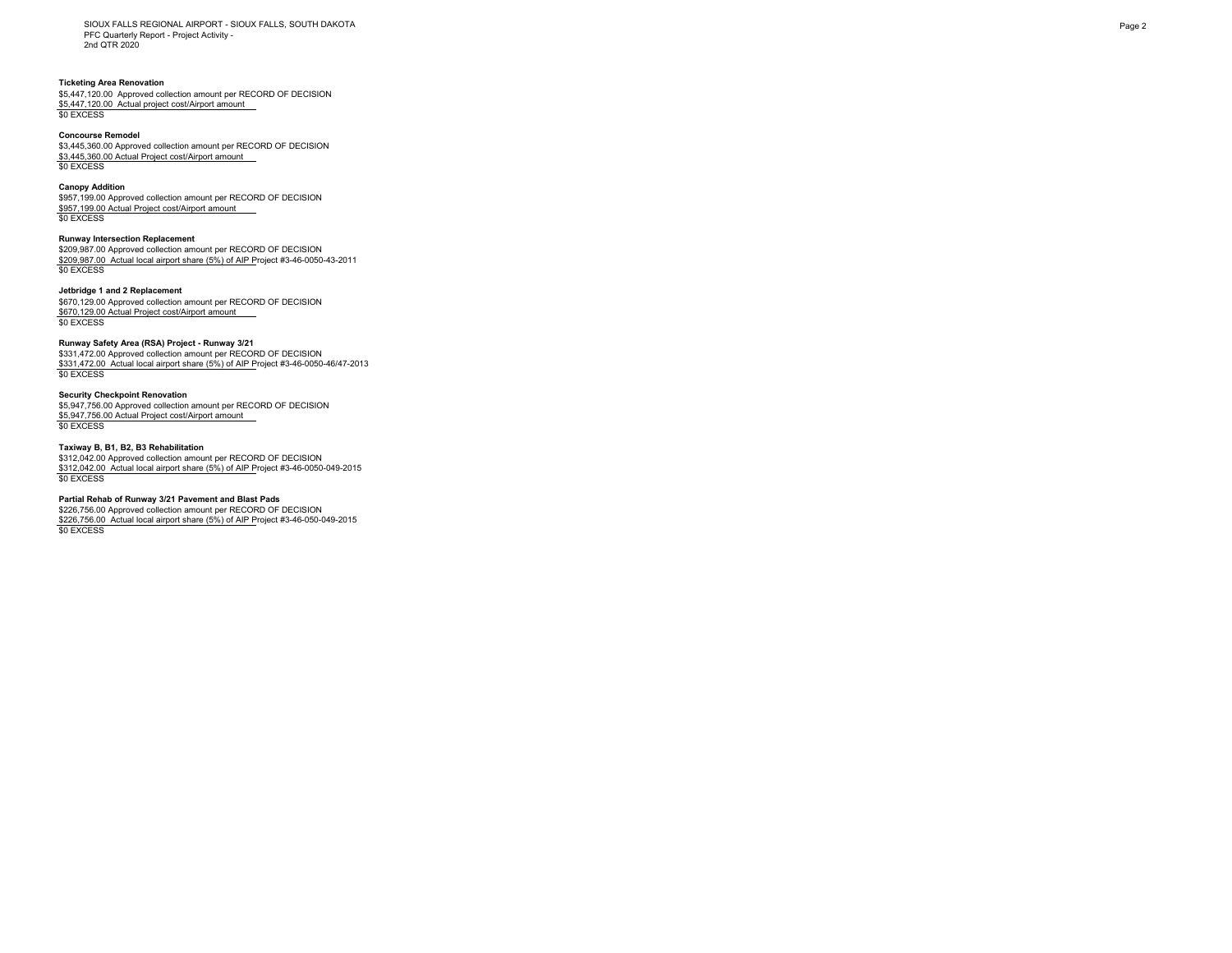SIOUX FALLS REGIONAL AIRPORT - SIOUX FALLS, SOUTH DAKOTA PFC Quarterly Report - Project Activity - 2nd QTR 2020

**Passenger Facility Charge Application - Number 1<br>\$44,728.00 Approved collection amount per RECORD OF DECISION<br><u>\$44,728.00 Actual Project cost/Airport amount \_\_\_</u><br>\$0 EXCESS** 

## **Rehabilitate Runway 3/21 Touchdown Zone Lighting**

\$20,371.00 Approved collection amount per RECORD OF DECISION<br><u>\$20,371.00\_Actual local airport share (5%) of AIP Pr</u>oject #3-46-0050-43-2011<br>\$0 EXCESS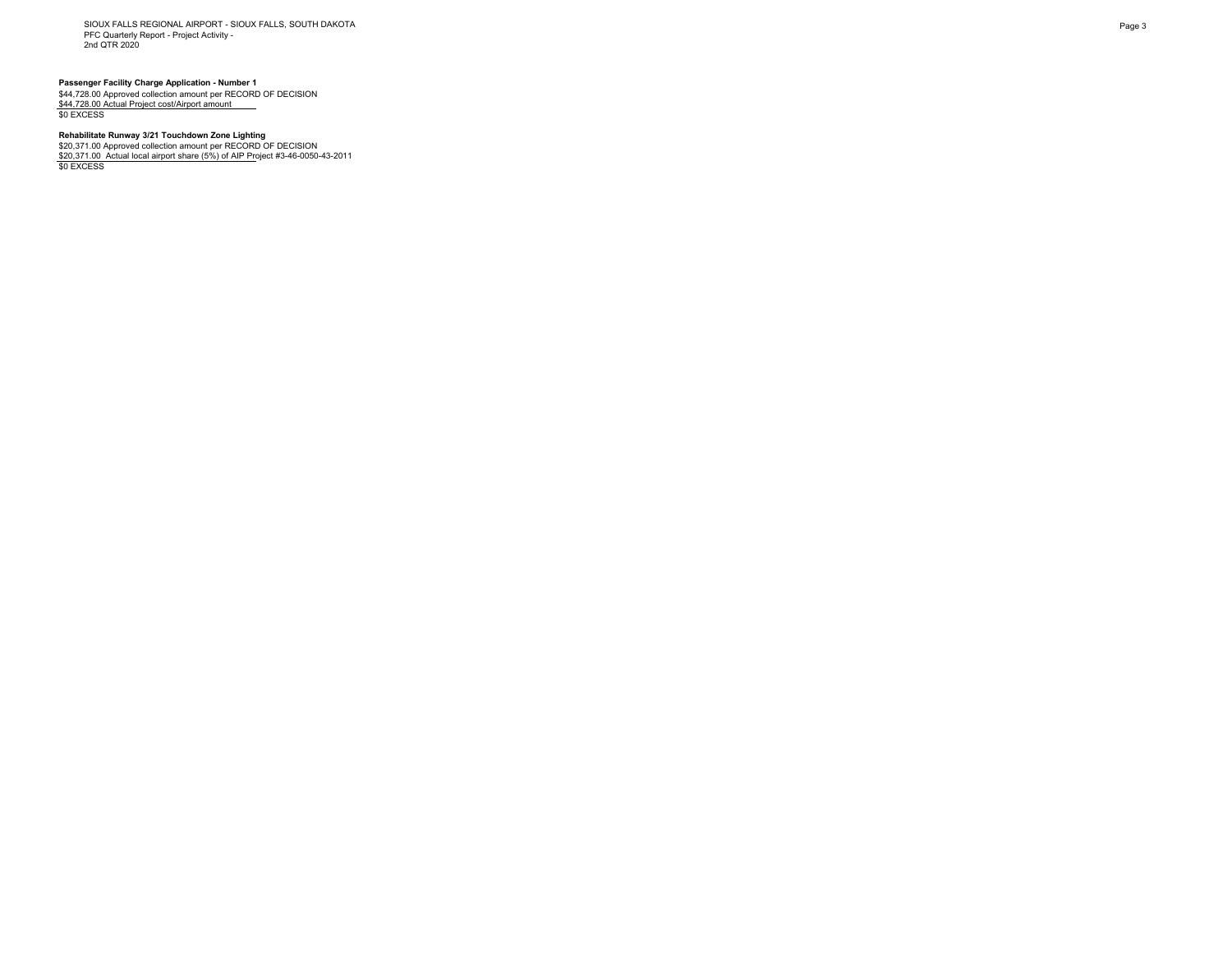| APPROVED APPLICATIONS                                                                        | Impose Only      | Impose & Use                       | Use                                      | Total        |              |         |
|----------------------------------------------------------------------------------------------|------------------|------------------------------------|------------------------------------------|--------------|--------------|---------|
| APPLICATION 16-01-C-00-FSD                                                                   | \$0              | \$17.612.920                       | \$0                                      | \$17.612.920 | FAA closeout | Ongoing |
|                                                                                              |                  |                                    |                                          |              |              |         |
| <b>Total Authority</b>                                                                       | \$0              | \$17,612,920                       | \$0                                      | \$17,612,920 |              |         |
|                                                                                              |                  |                                    |                                          |              |              |         |
|                                                                                              | Current Qtr.     | Cumulative                         | MAX PFC16-01                             |              |              |         |
| PFC Revenue Received                                                                         | \$101,531.86     | \$7,618,720.52                     |                                          |              |              |         |
| Interest Earned on Impose Only Amount                                                        | \$222.22         | \$50.151.98                        |                                          |              |              |         |
|                                                                                              |                  |                                    |                                          |              |              |         |
| <b>Total PFC Revenue Received</b>                                                            | \$101,754.08     | \$7,668,872.50                     |                                          |              |              |         |
|                                                                                              |                  |                                    |                                          |              |              |         |
|                                                                                              |                  |                                    |                                          |              |              |         |
| Expenditures on Approved PFC Projects<br><b>Total Expenditures on Approved PFC Projects</b>  | \$0.00<br>\$0.00 | \$17,612,920.00<br>\$17.612.920.00 | \$17,612,920.00                          |              |              |         |
|                                                                                              |                  |                                    |                                          |              |              |         |
|                                                                                              |                  |                                    |                                          |              |              |         |
| <b>Project Payoff</b>                                                                        | Current Otr.     | Cumulative                         | <b>Project Cost</b>                      |              |              |         |
| <b>Ticketing Area Renovation</b>                                                             | \$0.00           | \$5,447,120.00                     | \$5,447,120.00                           |              |              |         |
| Concourse Remodel                                                                            | \$101.754.08     | \$2.221.752.50                     | \$3.445.360.00                           |              |              |         |
| Canopy Addition                                                                              | \$0.00           | \$0.00                             | 957,199.00<br>- \$                       |              |              |         |
| Runway Intersection Replacement                                                              | \$0.00           | \$0.00                             | 209.987.00<br>- \$                       |              |              |         |
| Jetbridge 1 and 2 Replacement                                                                | \$0.00           | \$0.00                             | 670.129.00<br>-S                         |              |              |         |
| Runway Safety Area (RSA) Project- Runway 3/21                                                | \$0.00           | \$0.00                             | 331,472.00<br>- \$                       |              |              |         |
| Security Checkpoint Renovation                                                               | \$0.00           | \$0.00                             | \$5.947.756.00                           |              |              |         |
| Taxiway B, B1, B2 and B3 Rehabilitation<br>Partial Rehab of Runway 3/21 Pavement and Blast P | \$0.00<br>\$0.00 | \$0.00<br>\$0.00                   | 312,042.00<br>- \$<br>226,756.00<br>l \$ |              |              |         |
| Passenger Faciltiy Charge Application-Number 1                                               | \$0.00           | \$0.00                             | 44,728.00                                |              |              |         |
| Rehabilitate Runway 21 Touchdown Zone Lights                                                 | \$0.00           | \$0.00                             | - \$<br>20.371.00                        |              |              |         |
|                                                                                              |                  |                                    |                                          |              |              |         |
| <b>TOTAL</b>                                                                                 | \$101.754.08     |                                    | \$7.668.872.50 \$17.612.920.00           |              |              |         |